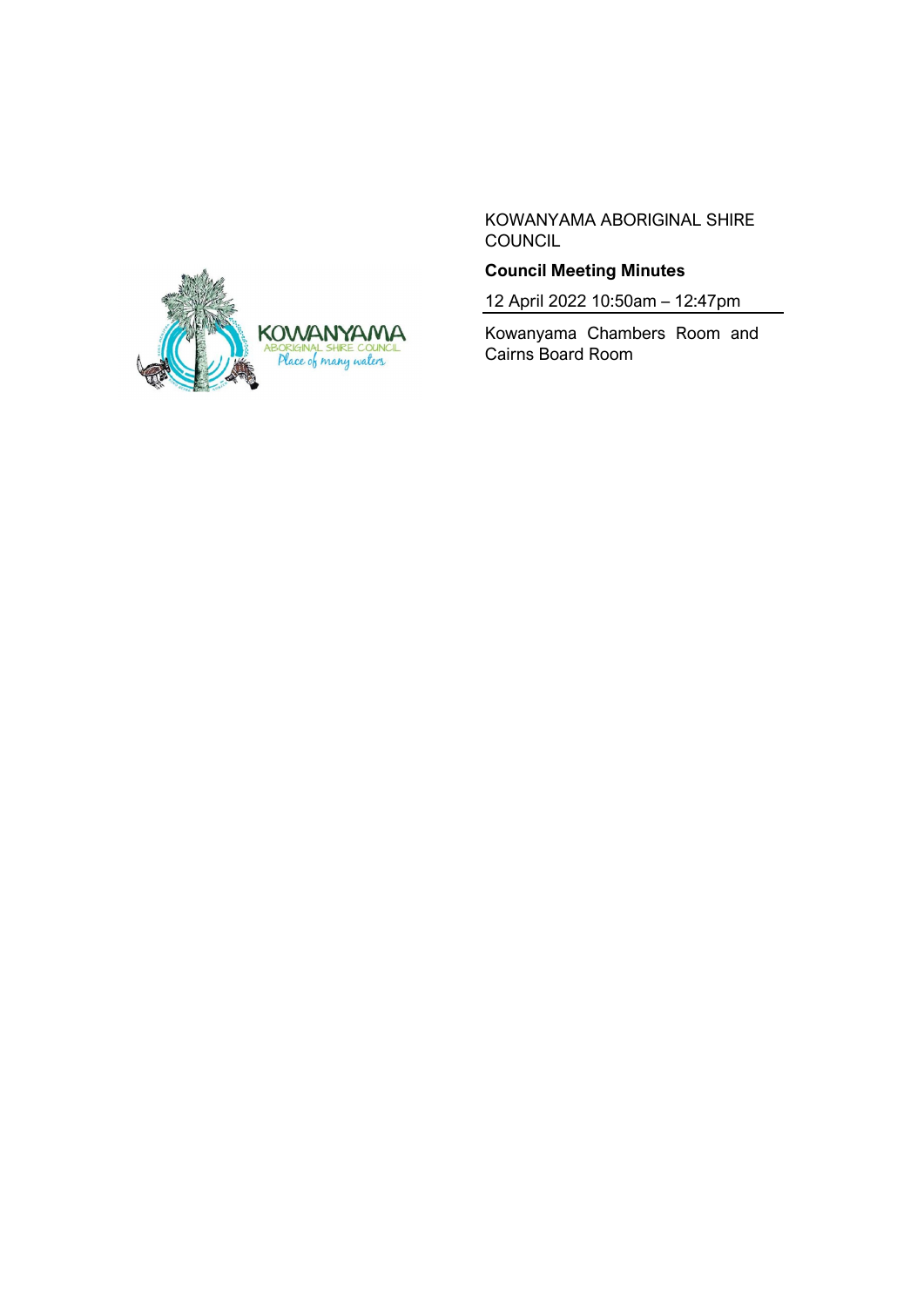# **Present:**

# **Councillors**

Deputy Mayor Cameron Josiah (Councillor) – Kowanyama Boardroom

Cr Jacob Elroy Josiah (Councillor) – Kowanyama Boardroom

Cr David Jack (Councillor) – Kowanyama Boardroom

## **Executive**

Gary Uhlmann, Chief Executive Officer – Kowanyama Boardroom

Kevin Bell, Executive Manager Community Services (EMCS) – Kowanyama Boardroom

Chris McLaughlin, Acting Executive Manager Governance and Operations (A/EMGO) – Cairns Boardroom

## **Absent**

Jacqui Cresswell, Executive Manager Roads, Infrastructure and Essential Services

Nicola Strutt, Acting Executive Manager Finance

Caroline Smith, Acting Executive Manager Human Resources

Cr Robbie Sands, Mayor (attended via teleconference 12:00pm – 12:03pm)

Cr Teddy Bernard, Councillor

### *Meeting Commenced: 10:50am*

## **1) Welcome**

The Deputy Mayor, Cameron Josiah welcomed Councillors and Executive Team to the April Council Meeting. Apologies from the Mayor and Councillor Teddy Bernard. CEO also sent apologies for EMRIES, A/EMF and A/EMHR.

# **Apologies**

| <b>RESOLUTION – Cr Robbie Sands</b><br>That Council accept the apologies of Cr Robbie<br>Sands | <b>Moved: Cr Jacob Josiah</b><br><b>Seconded: Cr Cameron Josiah</b> |
|------------------------------------------------------------------------------------------------|---------------------------------------------------------------------|
|                                                                                                | All in favour<br><b>MOTION CARRIED:</b>                             |

| <b>RESOLUTION - Cr Teddy Bernard</b><br>That Council accept the apologies of Cr Teddy<br><b>Bernard</b> | <b>Moved: Cr Cameron Josiah</b><br>Seconded: Cr Jacob Josiah |
|---------------------------------------------------------------------------------------------------------|--------------------------------------------------------------|
|                                                                                                         | All in favour<br><b>MOTION CARRIED:</b>                      |

### **2) Gulf academy Presentation – Gayle De La Cruz**

Presentation for the Gulf Academy was postponed due to time constraints.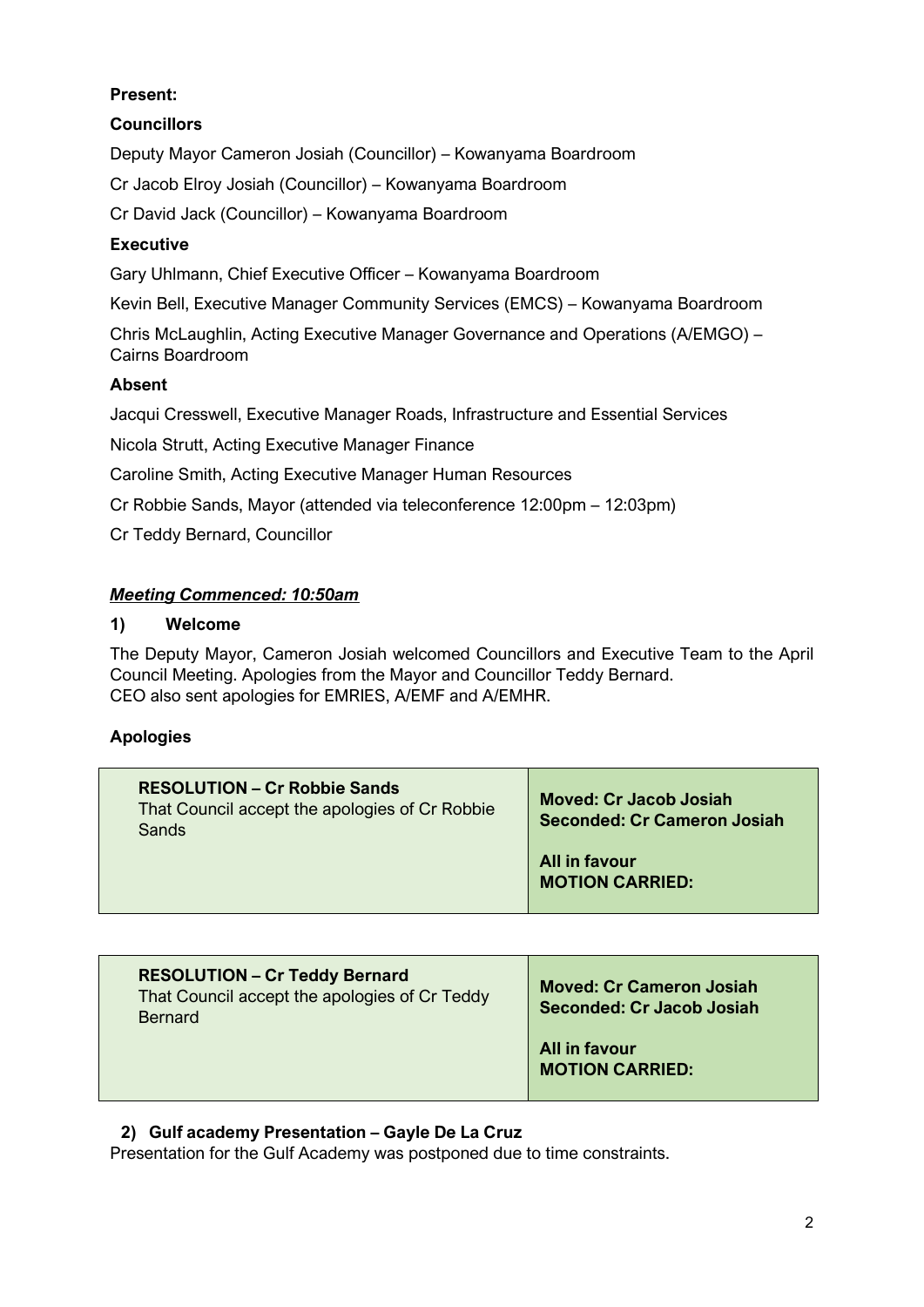# **3) Minutes from previous Council meeting (March)**

| <b>RESOLUTION - Minutes (Ordinary Council</b>  | <b>Moved: Cr Cameron Josiah</b>  |
|------------------------------------------------|----------------------------------|
| <b>Meeting</b> )                               | <b>Seconded: Cr David Jack</b>   |
| Minutes from March Ordinary Council meeting 15 | All in favour                    |
| March 2022 be adopted as true and accurate     | <b>MOTION CARRIED:</b>           |
| <b>RESOLUTION - Minutes (Special Council</b>   | <b>Moved: Cr Cameron Josiah</b>  |
| Meeting)                                       | <b>Seconded: Cr Elroy Josiah</b> |
| Minutes from March Special Council meeting 29  | All in favour                    |
| March 2022 be adopted as true and accurate     | <b>MOTION CARRIED:</b>           |

#### **4) Action Items**

Action Items register was noted and tabled. All OK – keep progressing on the "in progress" actions, majority have been completed.

#### **5) Reports**

#### **a) Chief Executive Officer**

#### **i) Information Report**

Gary Uhlmann, CEO presented CEO information report;

- There is a flu sickness going around community but is not CoVid.
- Be prepared/aware for a new wave and new variants of CoVid.
- Budget review was extremely positive.
- Next year's budget will focus more on around Capitol works.

Mayor would like to see 6 x new vehicles across the various departments.

- Nick Lennon, Engineer has taken surveys of all the roads. Surveys will be input into reports for QRA funding.
- Trial concrete to be used for town roads.
- Trying to finish Topsy Road this year. Gravel price has doubled which is an issue.
- Building costs are also increasing. Risk for Council and the budget.
- Vacant positions would like all vacant positions for new Organisational Structure to be advertised and filled by the 30 June 22.
- Interviews have been completed for Executive Manager Governance and Finance. Contract has been offered to successful candidate.

CEO acknowledged the great efforts of A/EMF and A/EMGO – they have gone above and beyond to keep the finance and government operations running well.

- Blue Café and Workshop preferred tenderers have been acknowledged.
- Tuxworth's are looking at their first run after the wet season to be the Tuesday after Easter, depending on permits to drive the road.
- 3 weeks work to do the road to Dunbar depending on the weather.
- Carriage Limit Alcohol Management Plan (AMP) changes to come into effect on 29 APR 22. Rules and regulations will change for community.
- 2 x 6-pack take-aways. Wine in canteen but not take-away.

Cr Jack asked if there was any movement on the pricing of alcohol at the canteen.

Deputy Mayor and Cr Elroy Josiah advised a possibly drop in price.

CEO – prices need to drop to around \$6 a can.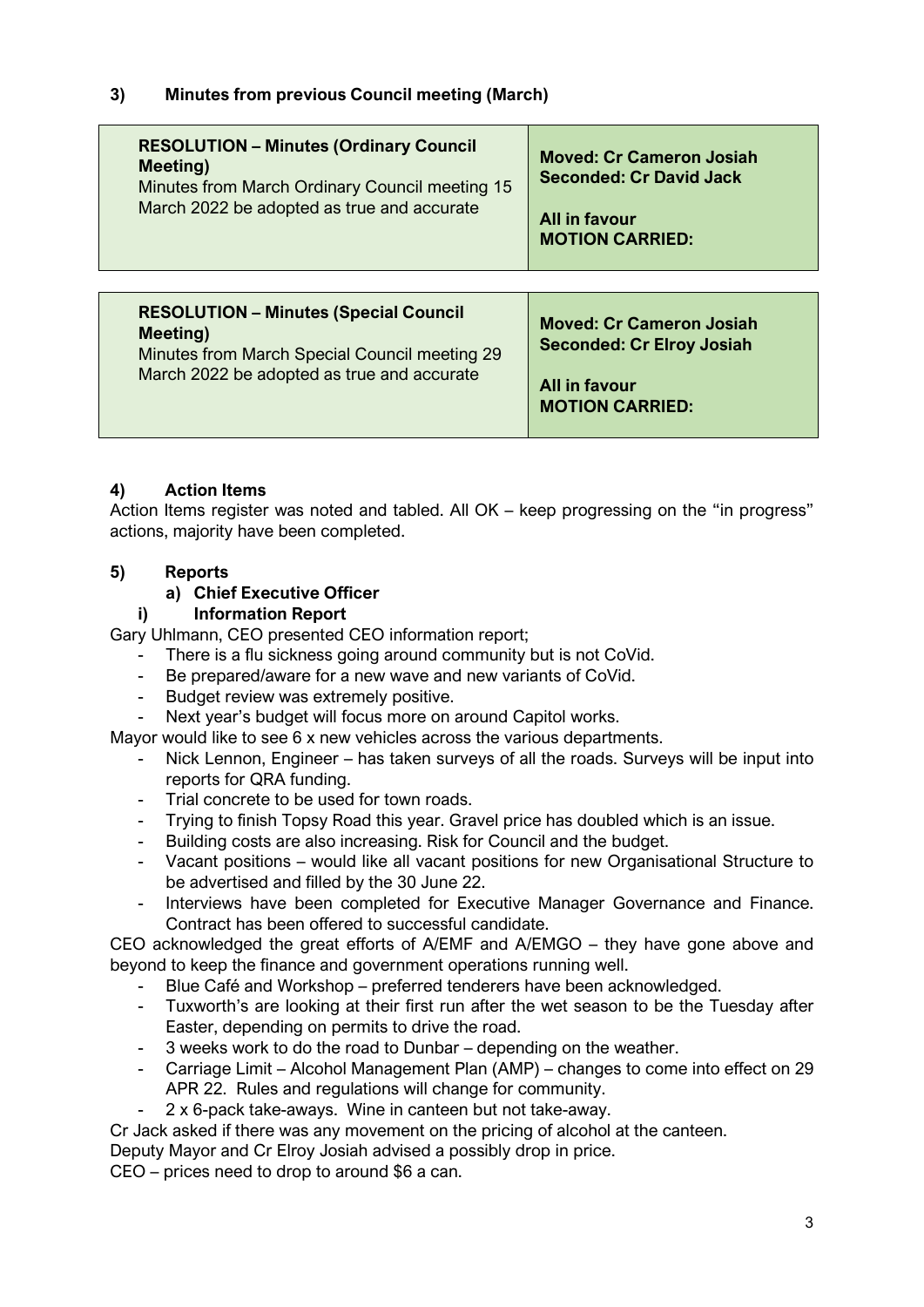Cr Jack asked about the Animal Management as there have been some dog attacks around community. There were a pack of dogs attacking a wallaby – the dogs need to be more controlled and all dogs should be registered.

EMCS advised the community are quick to go to Social Media sites instead of addressing Council first. The Animal Control officer has been doing a great job around community. The next vet visit in community will be in May. There has been a lot of animals de-sexed over the last 6 months. Dogs are being registered.

CEO – What can we do to stop the packs of dogs attacking?

EMCS – There needs to be a zero tolerance on dog attacks. Euthanasia training to be conducted and money to be invested into the pound to bring up to standard.

### **b) Executive Manager Governance and Operations**

### **i) Information Report**

Chris McLaughlin, A/EMGO presented EMGO information report;

- Operational Plan Q3 Reporting the combined 2021/22 Q3 Operational Plan reporting for Council to note.
- Enterprise Divestment Blue Café/ Bakery/ Mechanics Workshop Tender closed Monday 11 April 2022. Assessment occurred Tuesday 12 April 2022 prior to Ordinary Meeting. Recommendation will come to the April Ordinary Meeting.
- Post Office Liquor Licence As a result of the proposed carriage limit changes to the Alcohol Management Plan in Kowanyama, Council will be required to hold an Off-Premises Liquor Licence for its Post Office in order for Council to hold over the carriage limit at any given time, for its customers. Customers will be able to transport liquor via mail with new carriage limits. It is likely that the vast majority of liquor will not be detected by post office staff (as lawfully concealed in parcels). This liquor licence is a legal obligation.
- ASA Lease/ Housing Subdivision Whilst Council awaits demolition of the ASA communications tower (expected by June 2022) and make good of the site by ASA, Council has engaged of the Remote Indigenous Land and Infrastructure Program Office (RILIPO) to undertake survey, subdivision design and Development Application processes on Council's behalf. Council's contribution shall be limited only to survey component per RILIPO's proposal. CEO has delegation to accept the proposal. Formal confirmation of funding approval has been received from the Dept Housing.
- Trustee Advisory Committee Briefing meeting held for prospective members Thurs 7 April 2022 in Kowanyama. Members to be appointed at the April 2022 Trustee Meeting. Trustee Policy to be amended to allow remuneration (meeting fee) and increase from 5 to 6 members.
- Apunipima Accommodation Proposal At its December 2021 Ordinary Meeting, Council noted its consent (as Lessor) to the Apunipima Accommodation Proposal at Lot 203, Kowanyama. Apunipima (via its contractor Equity Health Solutions) is now seeking further lessor consent to the construction of a purpose-built dialysis refrigerated storage container on the lease site for use by dialysis patients. It is noted that this structure has already been constructed. Council confirmed its consent to the proposal.
- Audit and Risk Committee Next meeting scheduled for Friday 20 May 22.
- Cattle Company Tender for a musterer (2 years) was appointed at the March 2022 Special Meeting, with the Sales Agent Preferred Supplier Arrangement coming to the April 2022 Ordinary Meeting. Council met with the PBC on Thursday 10 March 2022 to discuss the Grazing Licence (amongst other matters). Parties have agreed on the terms of an overall MOU which each party will now work through (no individual agreements achieved yet).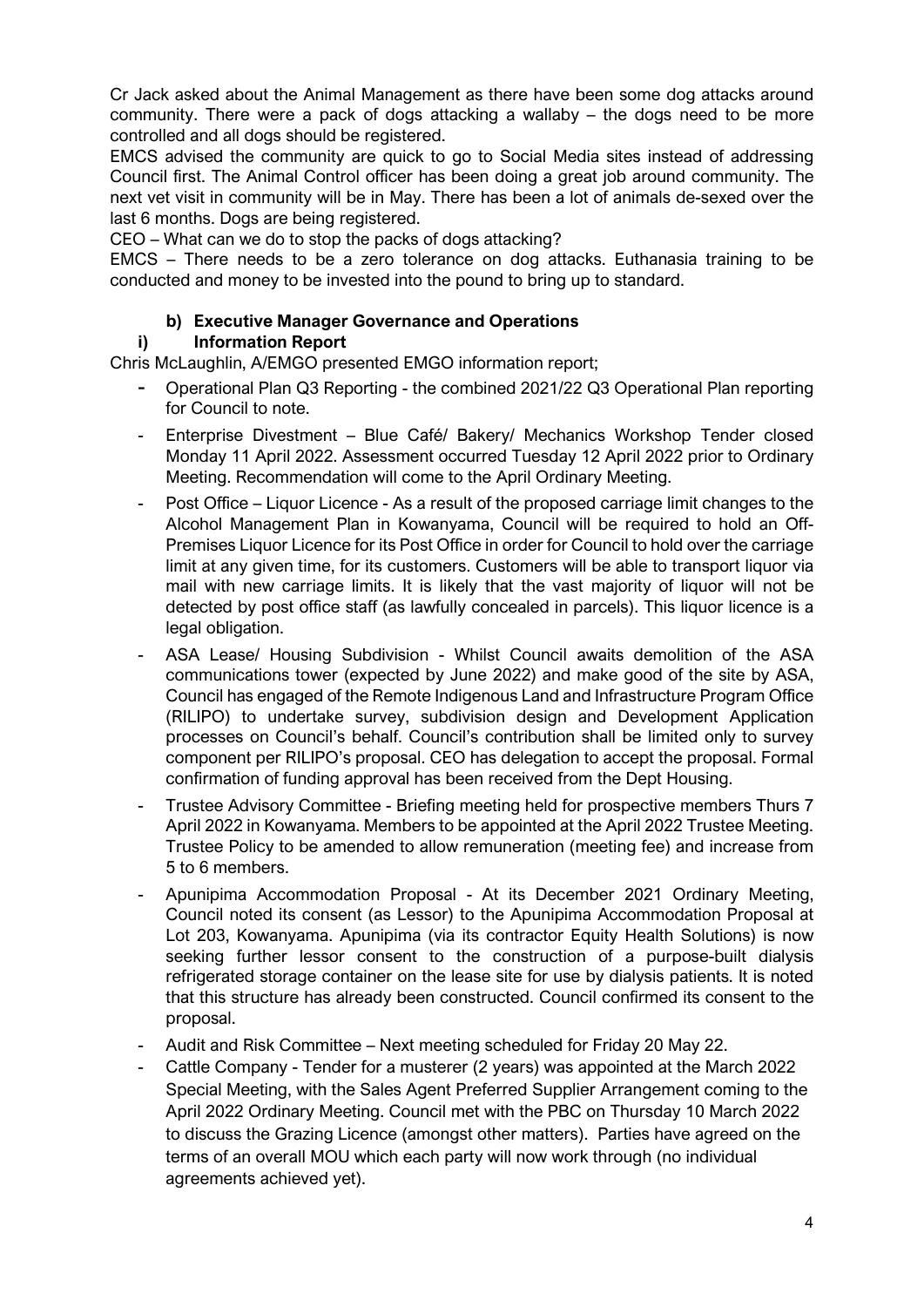- Carbon Farming – TFT was appointed contractor for the carbon farming project at the March 2022 Ordinary Meeting. The CBA ACCU sales agreement was approved by Council at the March 2022 Ordinary Meeting. Clean Energy Regulator Audit presently ongoing and due end of June 2022.

### **ii) Agenda Reports**

Chris Mclaughlin presented EMGO Agenda Reports to council for resolution:

### **1. Kowanyama Cattle Sales Agent 2022/23 (preferred supplier)**

Following the 2020/21 acquisition from the former Kowanyama Cattle Company Pty Ltd, the Kowanyama Aboriginal Shire Council ("Council") now owns and manages more than 8,000 head of branded and cleanskin cattle which graze across 244,000 hectares of Aboriginal Land – lots 19 sand 53 comprising PIC QACP0029, as well as across two (2) pastoral leases (known as Oriners and Sefton Stations (lots 12 and 29 - together comprising PIC QACP0043) located in Kowanyama, Queensland.

(together "the Land").

The Aboriginal Land component is subject to Native Title and since 19 June 2013, is held by the ABM Elgoring Ambung Aboriginal Corporation RNTBC under the Aboriginal Land Act 1991 (Qld) on behalf of common law holders of Native Title (Traditional Owners). The Stations are held by the Council as long-term lessee of the pastoral leases (and are not subject to Native Title). The Council and the Traditional Owners are presently in negotiations to secure a longterm grazing license over the Aboriginal Land for the cattle operations.

The Council is seeking tenders from suitably experienced tenderers to undertake Muster Services over the 2022 and 2023 seasons (2 years). The expected duration each season will be 6+ months over the dry season (April – November).

Over the 2021 season (August – November), 1,480 cattle were caught and transported to sale (Mareeba Saleyard), sourced from the Aboriginal Land only. It is noted that Oriners-Sefton Station was not Mustered in 2021. Council is seeking experienced tenderer who can demonstrate superior Muster methodologies that will both maintain animal welfare whilst maximising cattle volumes, weight and sale price.

| <b>RESOLUTION - Kowanyama Cattle Sales Agent</b><br>2022/23 - KASC-2022-02 - Preferred Supplier<br><b>Arrangement</b><br>That pursuant to section 233 of the Local<br>Government Regulation 2012 (Qld), Council<br>appoint the following suppliers to its Preferred<br>Supplier List (Sales Agent) for a period of 24<br>months (2 years): | <b>Moved: Cr Jacob Josiah</b><br><b>Seconded: Cr David Jack</b><br>All in favour<br><b>MOTION CARRIED:</b> |
|--------------------------------------------------------------------------------------------------------------------------------------------------------------------------------------------------------------------------------------------------------------------------------------------------------------------------------------------|------------------------------------------------------------------------------------------------------------|
| Elders<br><b>Nutrien</b><br>• Prophurst<br>• Queensland Rural<br>Sugarbag                                                                                                                                                                                                                                                                  |                                                                                                            |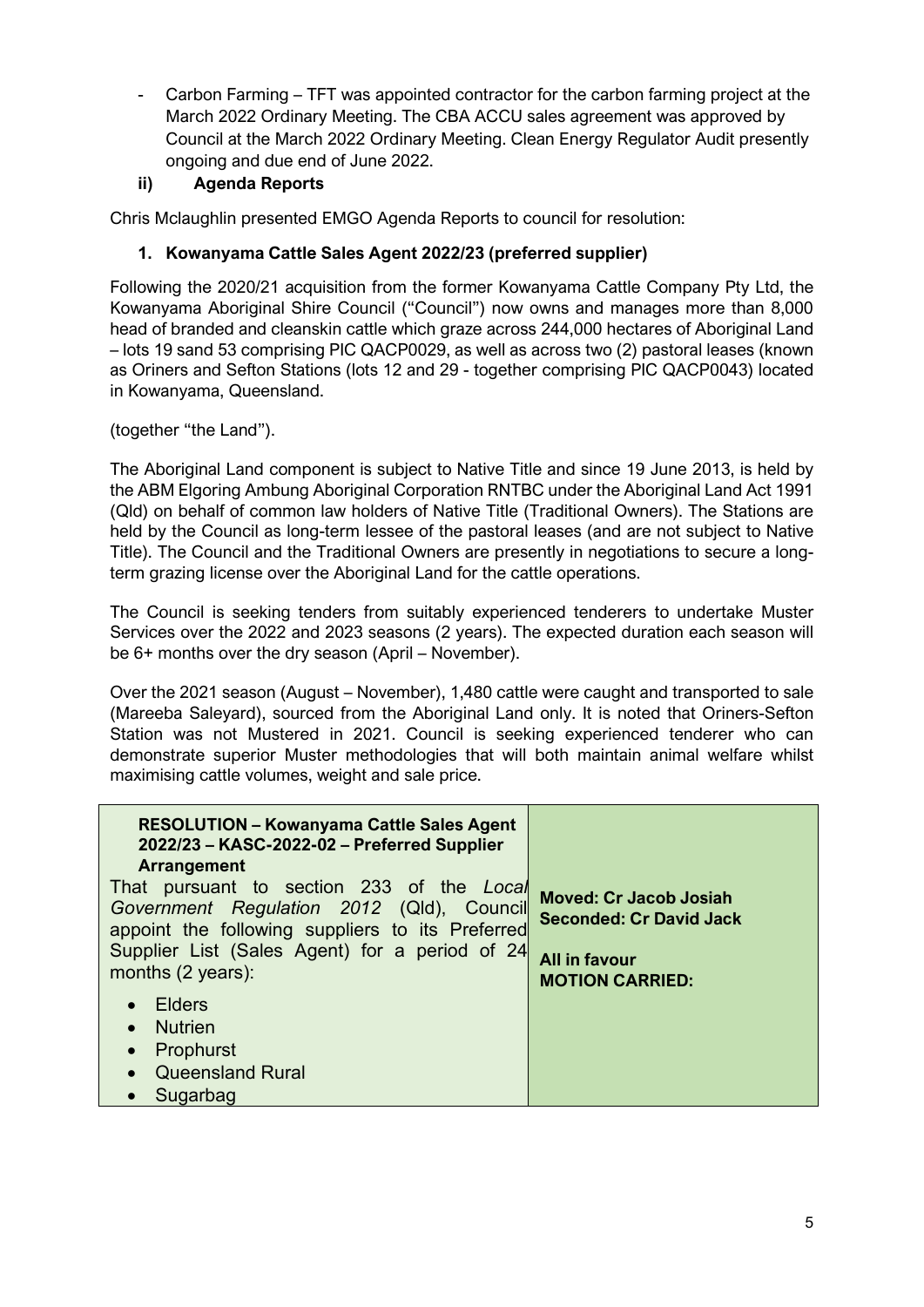### **2. Enterprise Divestment – Blue Café/Bakery/Mechanics Workshop**

Deputy Mayor Cameron Josiah was noted to have a Material Interest (MPI) so left the meeting at 12:01pm and returned at 12:03pm (paid KSRA employee).

Cr. Jacob Josiah declared a COI and was allowed to vote (unpaid KSRA Board member).

The Mayor was called and attended meeting to make Quorum for this Agenda item.

#### **(Mayor was present via telephone from 12pm to 12:03pm)**

Council is owner and operator of the Kowanyama Bakery, Blue Café and Mechanic's Workshop ("the Enterprises").

An Inventory for each of the Enterprises is **attached** as **Annexure A** so that suppliers are able to assess what assets are available on site for their use, and what they may need to supply themselves.

Although with respect to the Mechanic's Workshop, it is Council's intention to utilise the supplied mechanical goods and/or services, this is not a tender for those goods and/or services. Instead, this is strictly an EOI for licence of the premises. Any contractual arrangements for provision of mechanical goods and/or services by the successful supplier will follow Council's Procurement Policy. The successful supplier should assume in its EOI the provision of both private (community) and commercial (Council and other entities) supply of mechanical goods and/or services in Kowanyama.

The EOI opened Monday 14 March 2022 and closed Monday 11 April 2022. It was advertised in the following publications:

- Local Kowanyama Noticeboards
- KASC Facebook page
- Cape York Weekly

The following EOIs were received:

Blue Café

- Kowanyama Sports and Recreation Association
- Maddi Lehmann

Mechanics Workshop

- Hayden Shorey Contracting
- Kowanyama Sports and Recreation Association
- Travis Tommy

#### Bakery

NIL

Responses were assessed by the Assessment Panel on Tuesday 12 April 2022, comprising:

- Gary Uhlmann CEO (Chair)
- Dr Chris McLaughlin culturev8/ KASC
- Kate Hams KASC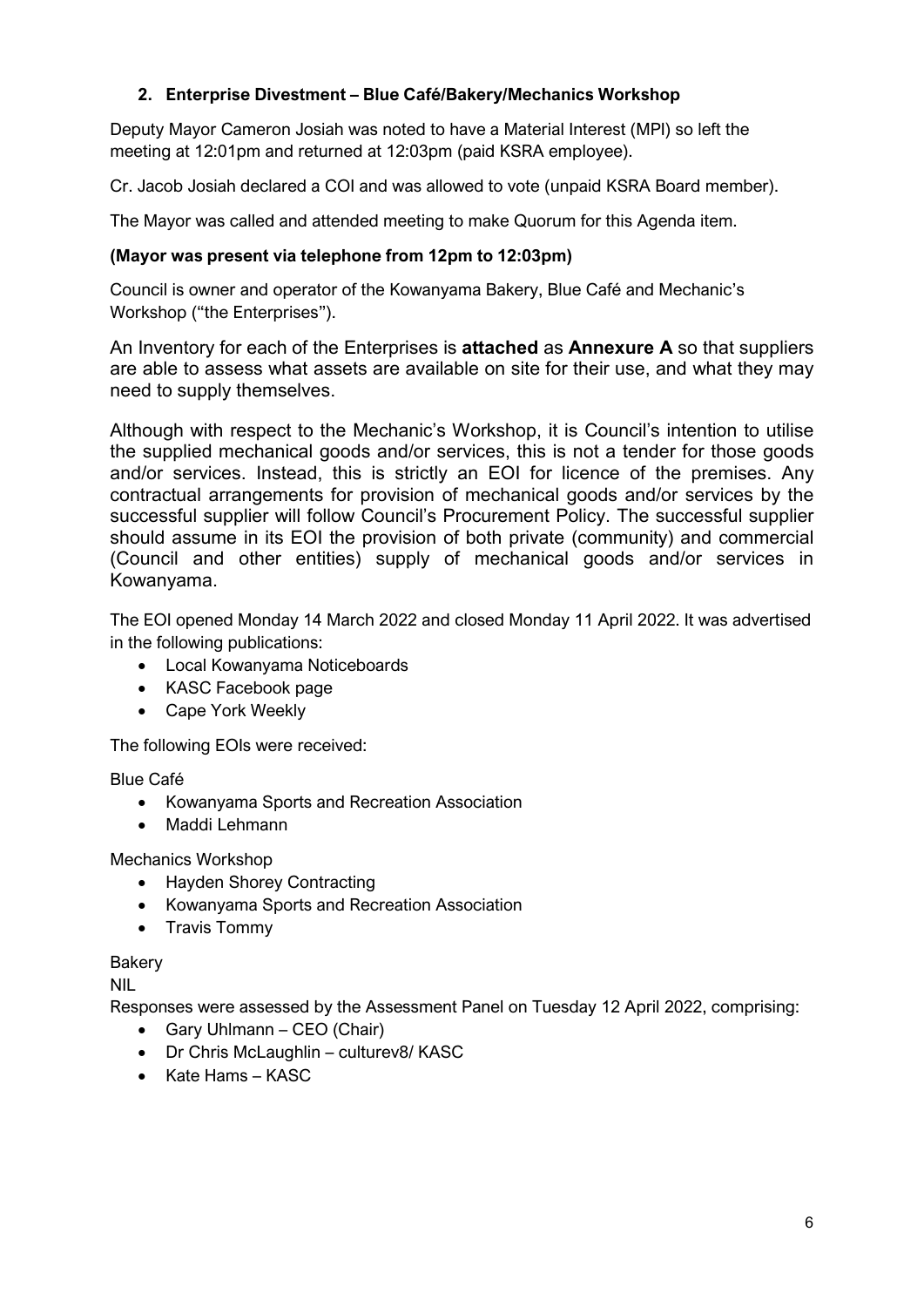| <b>RESOLUTION - Enterprise Divestment - Blue</b><br>Café / Bakery / Mechanics Workshop<br>That the Council agrees to license, for an initial<br>period of twelve (12) months, the following<br>Council premises to the following licensees for the<br>following permitted uses: |                                                                                                          |                 |                                                                 |
|---------------------------------------------------------------------------------------------------------------------------------------------------------------------------------------------------------------------------------------------------------------------------------|----------------------------------------------------------------------------------------------------------|-----------------|-----------------------------------------------------------------|
| <b>Premises</b>                                                                                                                                                                                                                                                                 | <b>Property</b><br>Real<br><b>Description</b>                                                            | <b>Supplier</b> | <b>Moved: Cr David Jack</b><br><b>Seconded: Cr Robbie Sands</b> |
| <b>Blue Café</b>                                                                                                                                                                                                                                                                | Part of Lot 35 on KSRA<br>SP272069                                                                       |                 | All in favour<br><b>MOTION CARRIED:</b>                         |
| <b>Mechanics</b><br>Workshop                                                                                                                                                                                                                                                    | Part of Lots 76 Hayden Shorey<br>(Workshop)/ 77<br>(Heavy<br>Plant<br>Workshop)<br><b>on</b><br>SP272069 | Contracting     |                                                                 |
| That Council give delegation to the CEO to<br>finalise license negotiations with each prospective<br>licensee, including entry into a license on suitable<br>cost-recovery terms.                                                                                               |                                                                                                          |                 |                                                                 |

# **c) Executive Manager Finance**

Nicola Strutt, A/EMF – no report this month.

### **d) Executive Manager Roads, Infrastructure and Essential Services**

Gary Uhlmann, CEO presented EMRIES information report:

- **Roads -** Emergency works have been completed on pot hole patching around the community. Erscon have completed the photo pick up of the town streets and the rural roads in preparation for the roads crew to undertake an opening grade on the rural road network. Local contractors have been informed of a time line for works to commence and equipment requirements for emergent works and the possibility of undertaking works on the Kowanyama-Dunbar Road section for Carpentaria Shire Council. This will allow early access to the community for freight and other services and allow the roads department to commence work earlier than expected.
- The infield assessment for works funded by the QRA has been organised for the end of April and will place KASC as one of the first councils in Queensland to undertake these activities.
- **Works – Building -** Currently we have the following major works:
- Upgrades 5 ongoing
- Dismods 14 approved, 1 waiting approval
- Home ownership 13 approved, 5 in progress (waiting on roads)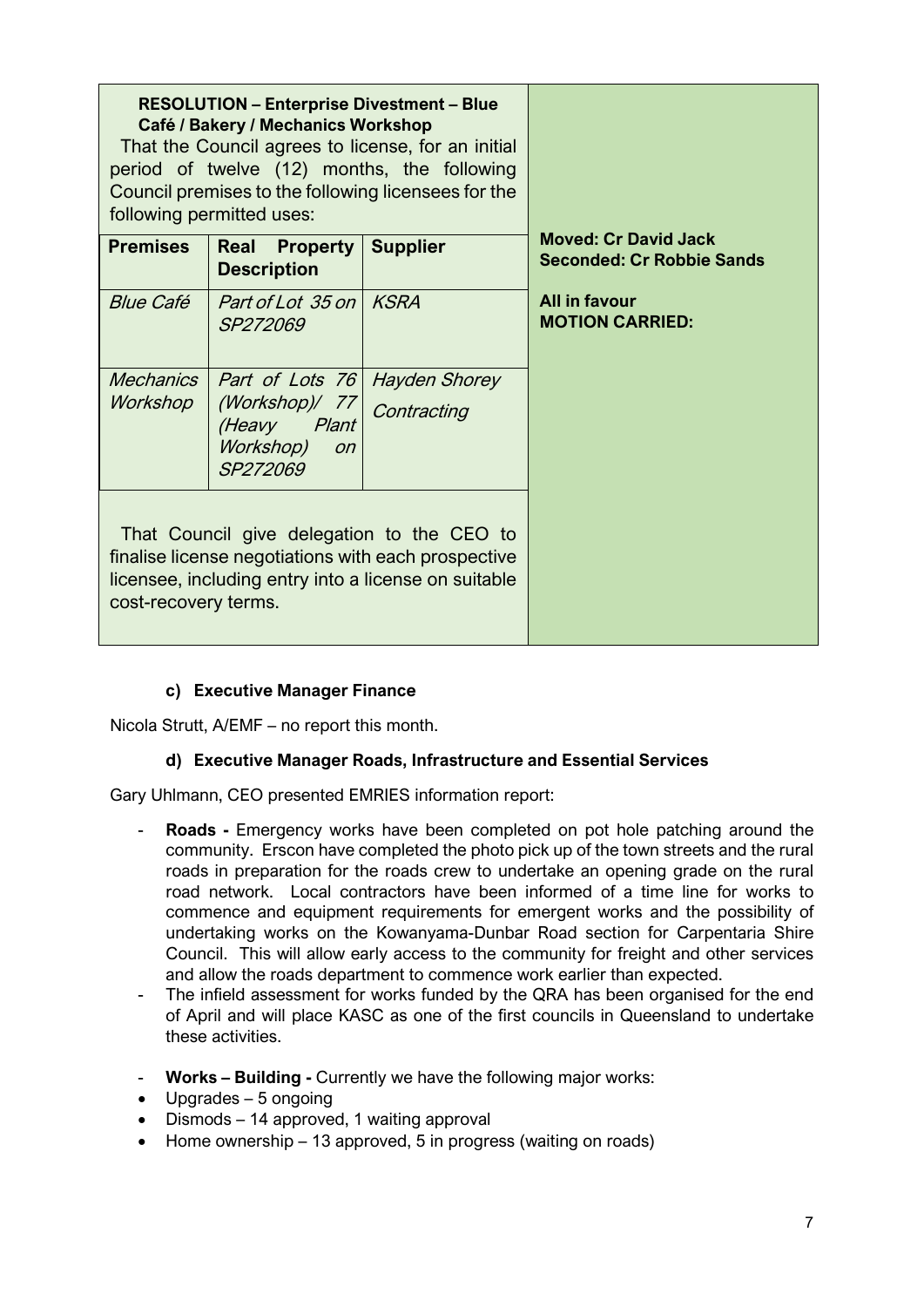- **Essential Services -** Water main construction to the ponds is nearly completed on the 20<sup>th</sup> April 2022 which will service proposed gas storage shed and the dump buildings. A new water main from the men's shed to the market garden is completed with a connection due to complete to the batching plant. A new water chlorination pump has been installed with the old one being sent out for repair but is unrepairable. No issues reported with water quality.
- **Parks & Gardens -** The Parks and Gardens crew has been very busy across the community cleaning up rubbish, mowing and clearing common areas to reduce the amount of long grass and weeds as a result of the wet season. The Parks and Garden team now consists of 10 workers that are doing an excellent job around the community.
- **Capital Projects -** Duplexes Construction
- Both tenders have now been issued with works to commence in the dry.
- **Major Projects -** 27 Kowanyama Fencing and carports completed. Awaiting shower screens and mirrors for completion
- Women's Meeting Place Stg 2 Tender proposed to be issued, advertised and recommendation to be provided to Council at May 2022 meeting.
- **ICCIP** The redesign of the dump is now complete, wet season impacts are being monitored to see what further works may need to be undertaken.
- Concreting of the road access to the dump is due to commence on the 20<sup>th</sup> April 2022. The driveway access is 2082m2 and will be all concrete.
- Works are underway to complete contract with Koppens for works at the sewerage ponds. Concrete prices will need to increase due to supply cost increase and will need attention as soon as possible.
- Request for a design and construct of a new water testing lab at the water tower will be issued as soon as departmental approval received so we can do more comprehensive water testing.
- All following tenders have been awarded for ICCIP program.
- Upgrade of pump station 3 & 4 (new roof and slab, fence)
- New safety lids for pump stations 1-5 with company Mass Products
- New safety ladder for the .8 meg has been awarded to Safety Ladders
- New pool filters have been purchased and is awaiting delivery via road transport.
- The 1 meg water tank a new roof has been designed and a contract to install.
- **Electrical -** Ongoing air conditioning maintenance. Repairs and maintenance of KASC buildings and equipment
- Airport The airport has been extremely busy this month with increase flights with Hinterland Aviation, Justice Aircraft, RFDS and Skytrans. We have also seen an increased amount of freight being brough into community due to the road into community still inaccessible.
- The airport staff also assisted in the search and rescue undertaken for 2 missing tourists that were located broken down at Landing Rd with 2 fixed wing aircraft and 1 helicopter undertaking the search. This was a successful operation with the assistance of rangers, roads crew, carpenters and community members with a successful outcome of the search.
- **Workshop** The EOI for the operation of the workshop closes on the 11<sup>th</sup> April 2022 and the assessment of these EOI will commence as soon as possible after the closing date.
- External work has been undertaken for several government department and service providers across the community.

Cr Jack mentioned that with the Local fare Scheme (LFS) changes from 1 JUL 22 – this will increase airport traffic and more people flying in and out of community.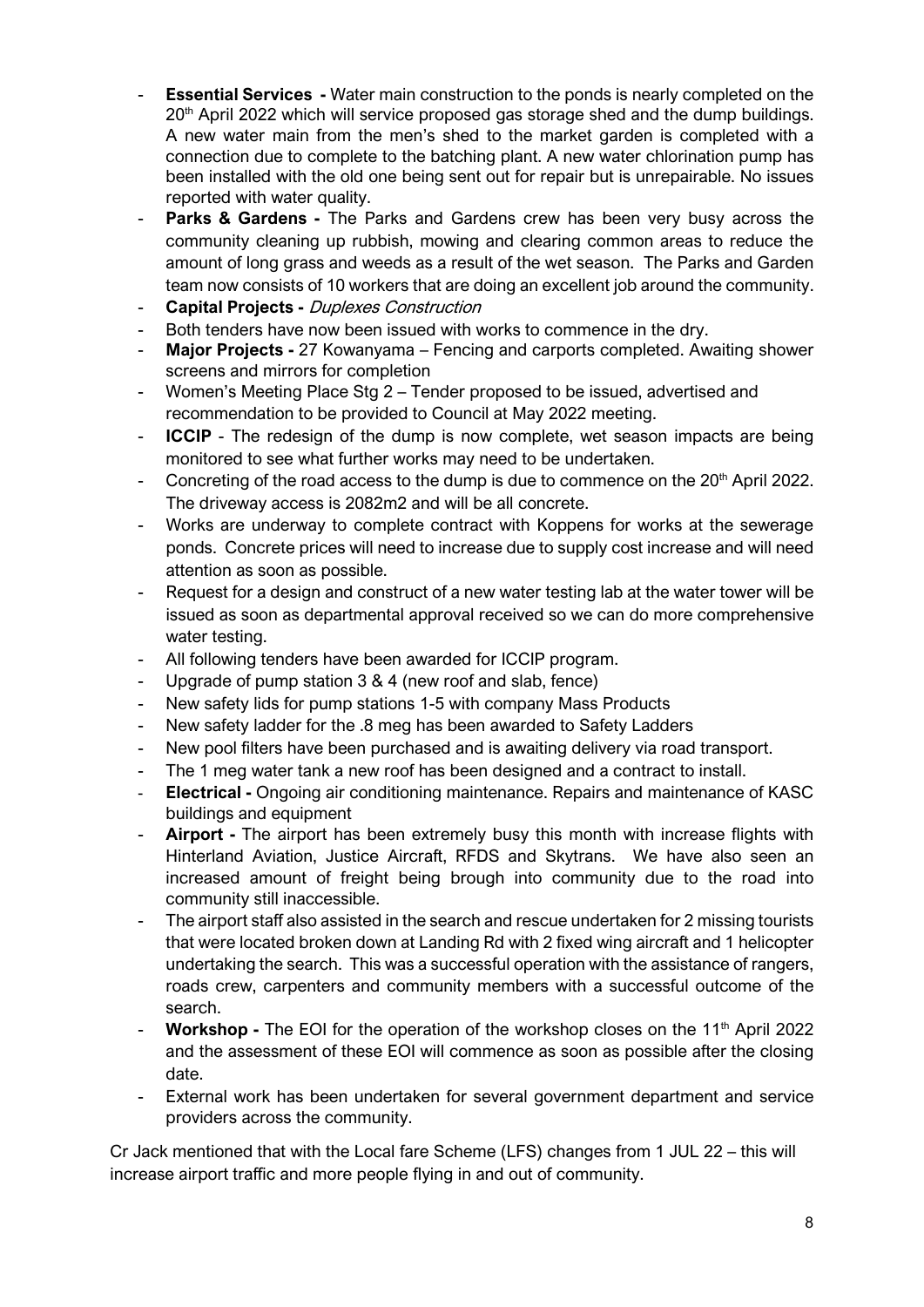# **e) Executive Manager Community Services**

Kevin Bell, EMCS presented EMCS information report:

#### **Aged and Disability Services**

- Four positions to be filled within Aged Care & Disability Services. Aged Care Services Team Lead, Disability Services Team Leader and two Support Workers. Community encouraged to apply for the roles through Rise. On-the-job-training provided
- Aged Care & Disability Services have set up a weekly outing that has become not only a great success but popular. The outing is designed to take out clients who do not use all their package funds.
- Commonwealth Home Support Negotiations approved for CHSP increase in services charges from 2022-2023.
- Two (2) new CHSP clients to Aged Care<br>- Home Care Packages HCP monthly cla
- Home Care Packages HCP monthly claim \$60k and Administrations Grant \$65k

#### **NDIS**

- NDIS Monthly Claim \$26k
- Two (2) new NDIS clients
- CV's and much time spent with NDIS clients upskilling and development

#### **Sports Recreation and Children's Services**

This month had the Sport Rec team busy back into schedule of helping Kowanyama State School Physical Education classes at the Multi-Purpose Centre (MPC). Sport Rec staff were quick to jump onboard and help the new flow of teachers in our sporting facilities. Our pool has been busy getting its workout with of over 50 community members daily. Playgroup back in full swing with four new enrolled kids. Playgroup has had some great engagement over the last month with our New Team Leader providing some great ideas engaging more families. Staff were able to kick off the month with two Big On-Country outings. Staff are utilizing community bus and getting our young families out and seeing more of our community. Family members are loving the new structure and planning of activities allowing more one-on-one intimate time with their infant/child on country.

#### **Women's Services**

- Throughout March, Kowanyama Women's Shelter and Kowanyama Community Cultural Support Group – Women's Group continued to work with internal and external stakeholders, to provide temporary support accommodation, center-based activities and COVID-19 support.

#### **Women's Shelter**

- Kowanyama Women's Shelter staff were able to transition back to working regularly from the shelter due to the reduced number of COVID positive cases within the Kowanyama community. Working from the shelter means that staff are always readily available to provide support to those women who are in need.
- Women's Shelter Staff continue to participate in regular team meetings to discuss the Human Services Quality Framework (HSQF) standards/indicators and complete selfassessments, in preparation for the next stage of the HDAA Maintenance Audit, which is scheduled for April 2022.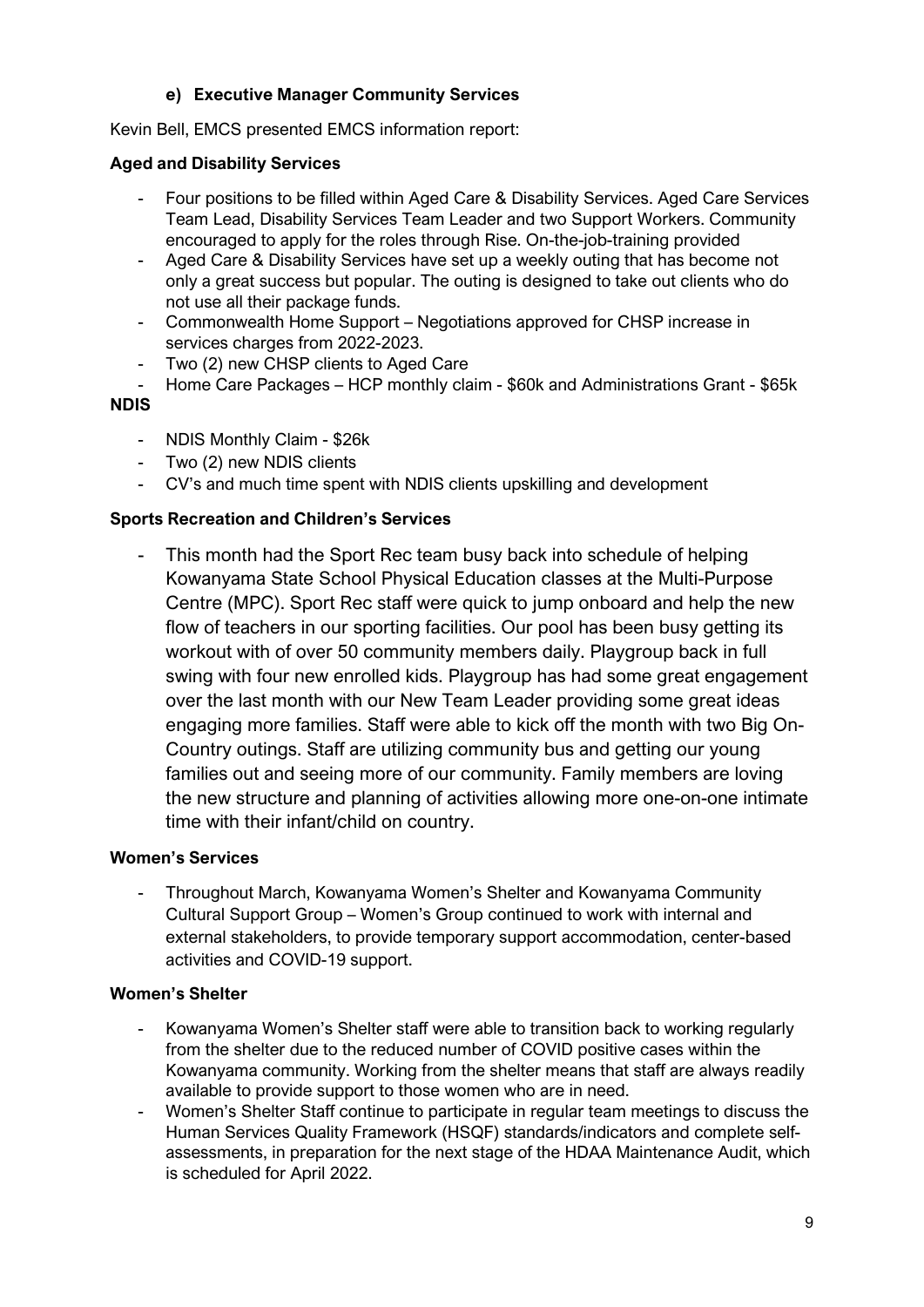### **Community Cultural Support Workers**

- In March, Kowanyama Community Cultural Support Workers provided on-country and community center-based activities to many women and elderly clients in the community. The team integrated with HACC Staff and Clients to deliver weekly oncountry activities, where elderly clients were able to participate in fishing, yarning and story sharing out on-country. International Women's Day was successfully celebrated in March by the Women's Group, where women were able to celebrate by decorating and enjoying delicious cupcakes. Apunipima kindly donated lovely giftpacks, which were distributed to women in the Kowanyama community as a part of the International Women's Day celebrations.
- Women's Group meetings and gatherings were held to support women in the community and discuss the many opportunities for events and gatherings throughout the year. Engaging with women in the community and asking for feedback regarding activities and events, ensures that the Women's Group Program can facilitate activities and events of interest to Women and families in the community.

### **Land & Sea**

- Department of Environment and Science sent 2 Parks and Wildlife Officers to Kowanyama for 5 days to assists our Rangers with the removal of large saltwater crocodile from car crossing
- Rangers have continued patrols of magnificent creek looking for signs of any other large saltwater crocodiles
- Turtle monitoring and beach clean ups at Topsy Beach
- Grass and weed control within town supporting Parks and Gardens teams

### **Animal Control/Environmental Health**

- AMO has registered many dogs in community
- Vets visit from the 7th 11th with 50 dogs desexed (33 female and 17male)
- 5 dogs euthanized 1 of which had signs of E-canis (sample sent to DAF and came back negative)
- Treated a huge amount dog for worms, ticks, fleas, and mange via a door-to-door approach whilst continue to educate owners about desexing and responsible ownership and registration
- Identified works that we will need to undertake at pound prior to being able to securely house dog's short term

### **f) Executive Manager Human Resources**

Caroline Smith, A/EMHR – No report

### **Council Meeting Closed – 12:33pm**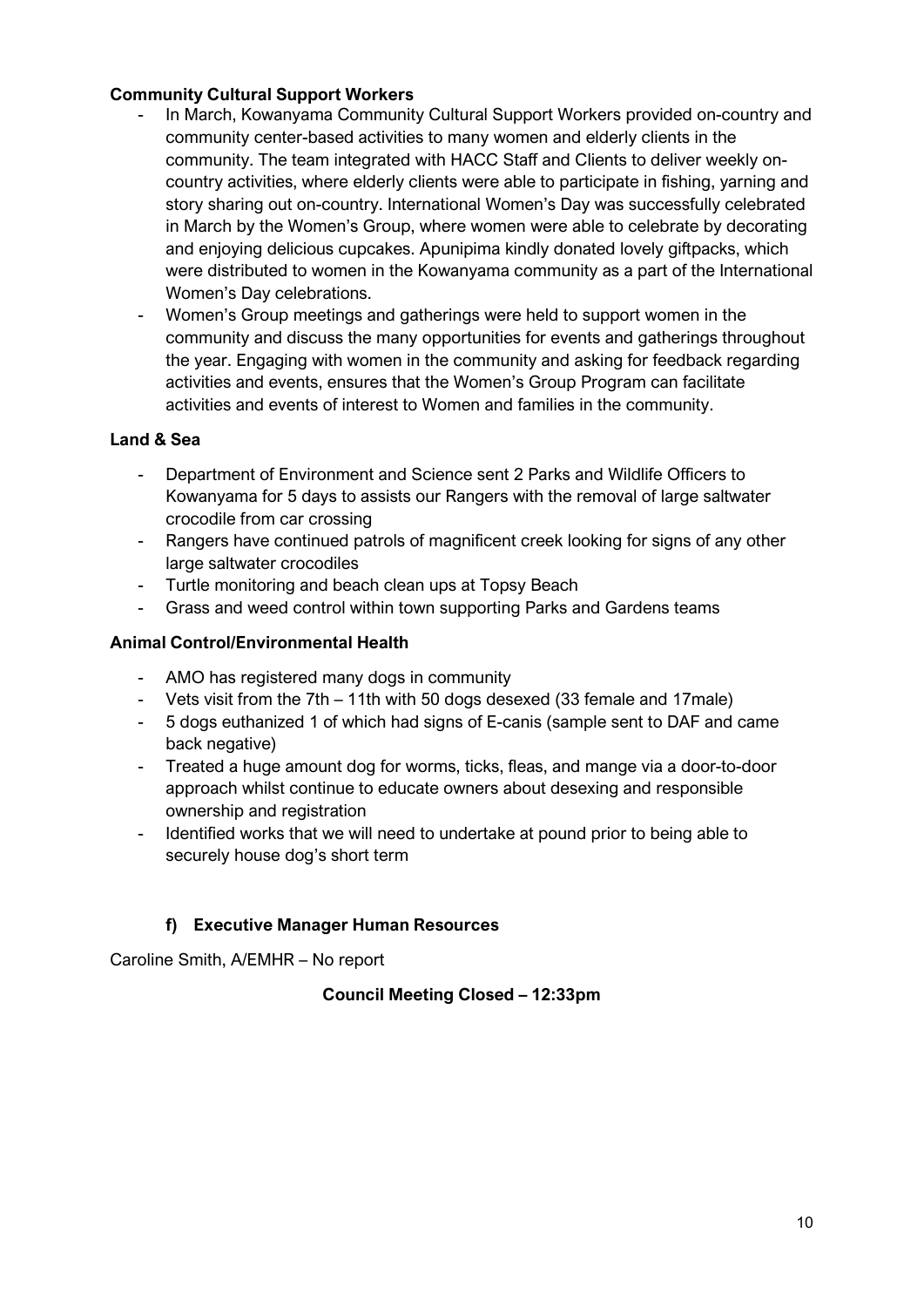| <b>Trustee Meeting</b><br>6)                                                              |                                                                                                                |
|-------------------------------------------------------------------------------------------|----------------------------------------------------------------------------------------------------------------|
| <b>RESOLUTION - Trustee Meeting</b><br>That Council moved into Trustee Meeting at 12:33pm | <b>Moved: Cr Cameron Josiah</b><br><b>Seconded: Cr Jacob Josiah</b><br>All in favour<br><b>MOTION CARRIED:</b> |
|                                                                                           |                                                                                                                |

# **i) Agenda Report – Trustee Decision Making Policy**

Chris McLaughlin, A/EMGO presented Agenda report:

Following the establishment of the Community Forum pursuant to section 85(3) of the Local Government Act 2009 (Qld) at the Ordinary Meeting of Council in December 2021, it was identified that the provision only applied to "Indigenous Regional Councils" and not "Indigenous Local Governments". The distinction renders Council ineligible to have a community Forum under section 85(3). However, this Agenda Report seeks to establish, in essentially an identical form, an Advisory Committee to the Trustee Council to perform the same function. The Trustee Decision Making Policy substantially mirrors the Community Forum Terms of Reference approved at the December 2021 Ordinary Meeting of Council and will perform the same function.

| <b>RESOLUTION - Trustee Decision Making Policy</b>                                                |                             |                                                                  |                                                          |
|---------------------------------------------------------------------------------------------------|-----------------------------|------------------------------------------------------------------|----------------------------------------------------------|
| 1.<br>That the Trustee adopt the Trustee Decision Making Policy (as<br>amended).                  |                             |                                                                  |                                                          |
| 2.<br>That the Trustee appoint the following Members to the Trustee<br><b>Advisory Committee:</b> |                             | <b>Moved: Cr</b><br><b>Cameron Josiah</b><br><b>Seconded: Cr</b> |                                                          |
| <b>Michael Yam</b>                                                                                | <b>Roy Zingle</b>           | <b>Evans Josiah</b>                                              | <b>David Jack</b>                                        |
| <b>Maxanne Brumby</b>                                                                             | <b>Irene Major</b>          | <b>Gleneth Greenwool</b>                                         |                                                          |
| <b>Maxwell Luke (Proxy)</b>                                                                       | <b>Darby Horace (Proxy)</b> | <b>Fitzroy Laurence</b><br>(Proxy)                               | <b>All in favour</b><br><b>MOTION</b><br><b>CARRIED:</b> |
|                                                                                                   |                             |                                                                  |                                                          |

| <b>RESOLUTION - Trustee Meeting</b><br>That Council moved out of Trustee Meeting at<br>12:36 <sub>pm</sub> | <b>Moved: Cr Cameron Josiah</b><br>Seconded: Cr Jacob Josiah |
|------------------------------------------------------------------------------------------------------------|--------------------------------------------------------------|
|                                                                                                            | All in favour<br><b>MOTION CARRIED:</b>                      |